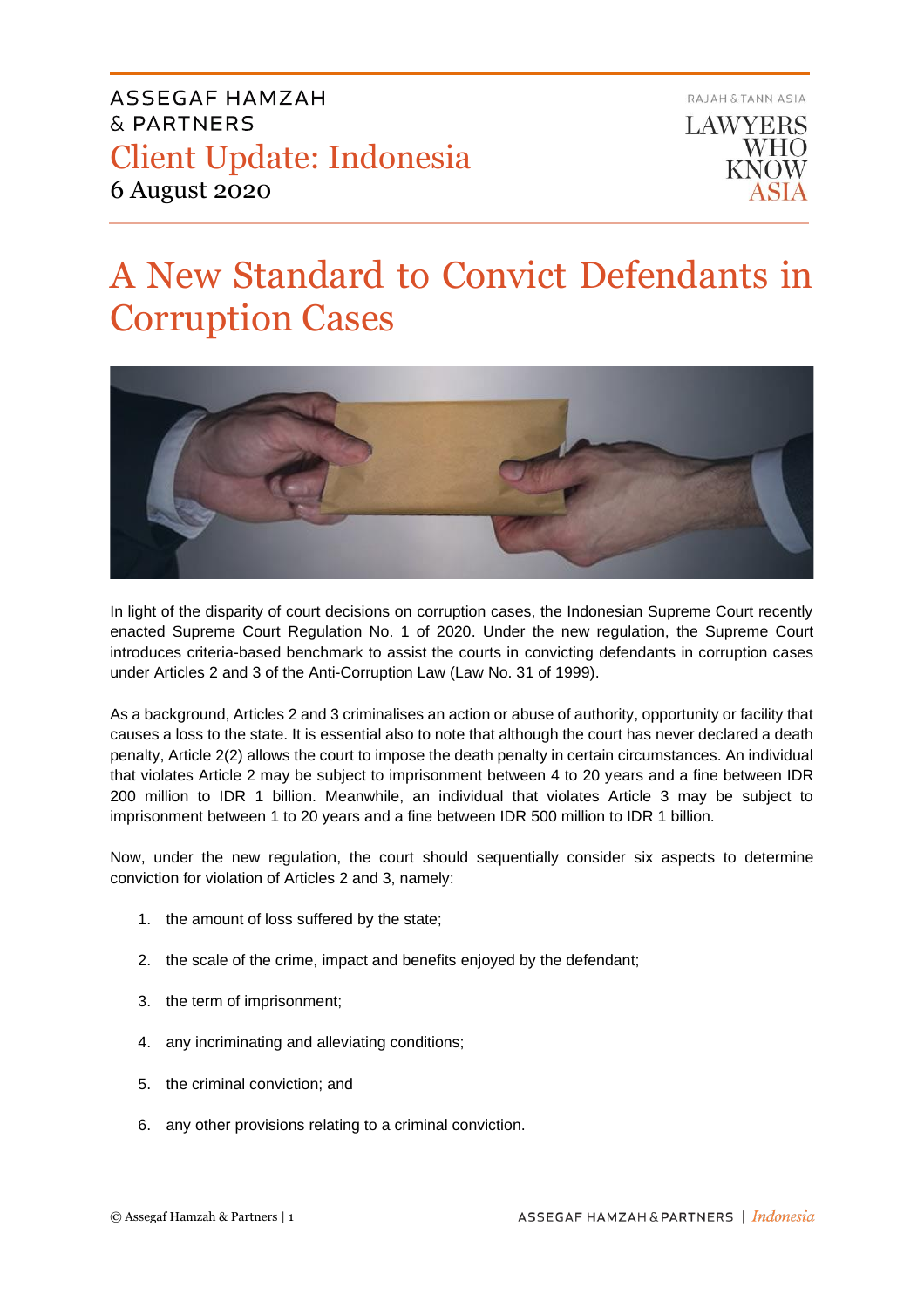

The regulation provides guidelines for categories 1 and 2, which we will discuss below.

## **Categorising State Loss**

In assessing the loss suffered by the state, the new regulation introduces a quantitative benchmark to determine conviction. This benchmark consists of five stages, with the lowest financial loss set at a maximum of IDR 200 million (for violation of Article 3 only). The next stages are light financial loss of between IDR 200 million to IDR 1 billion; medium financial loss of between IDR 1 billion to IDR 25 billion; severe financial loss of between IDR 25 billion to IDR 100 billion; and finally, the most severe financial loss of a minimum IDR 100 billion.

## **The Scale of Crime, Impact and Benefits Obtained**

The next benchmark relates to the scale of the crime, impact and benefits obtained by the defendant. Here, the scale is divided into three: low, medium and high. The court will assess whether the defendant plays a significant role in committing the crime (i.e. was he the mastermind, participant, or a mere helper?), the scale of the impact of the crime (i.e. nationwide, provincial or city/district level), and the amount of return on state loss.

## **Criminal Conviction**

The regulation provides further guidelines for judges in categorising the two above categories in the annexe to the regulation. Here we see that both categories play a role in determining the appropriate imprisonment term and fine. For instance, a defendant who falls under the category of 'Most Severe' state loss and 'High' scale may be subject to 16 to 20 years of imprisonment and a fine between IDR 800 million to IDR 1 billion. But if that defendant falls on the 'Medium' scale (despite him also falling in the 'Most Severe' category), the term of imprisonment and fine will decrease to between 13 to 16 years, and IDR 650 million to IDR 800 million, respectively.

In line with the Anti-Corruption Law, this regulation reaffirms the imposition of the death penalty in certain conditions, *provided that* the defendant falls within the 'High' category in terms of the scale of crime, impact and benefit. However, unlike the Anti-Corruption Law, the regulation gives discretion to judges to refrain from imposing a fine if the loss suffered by the state is below IDR 50 million. The regulation also offers an alleviating condition to justice collaborator by allowing judges to impose the lightest conviction to him among other defendants in the same corruption case.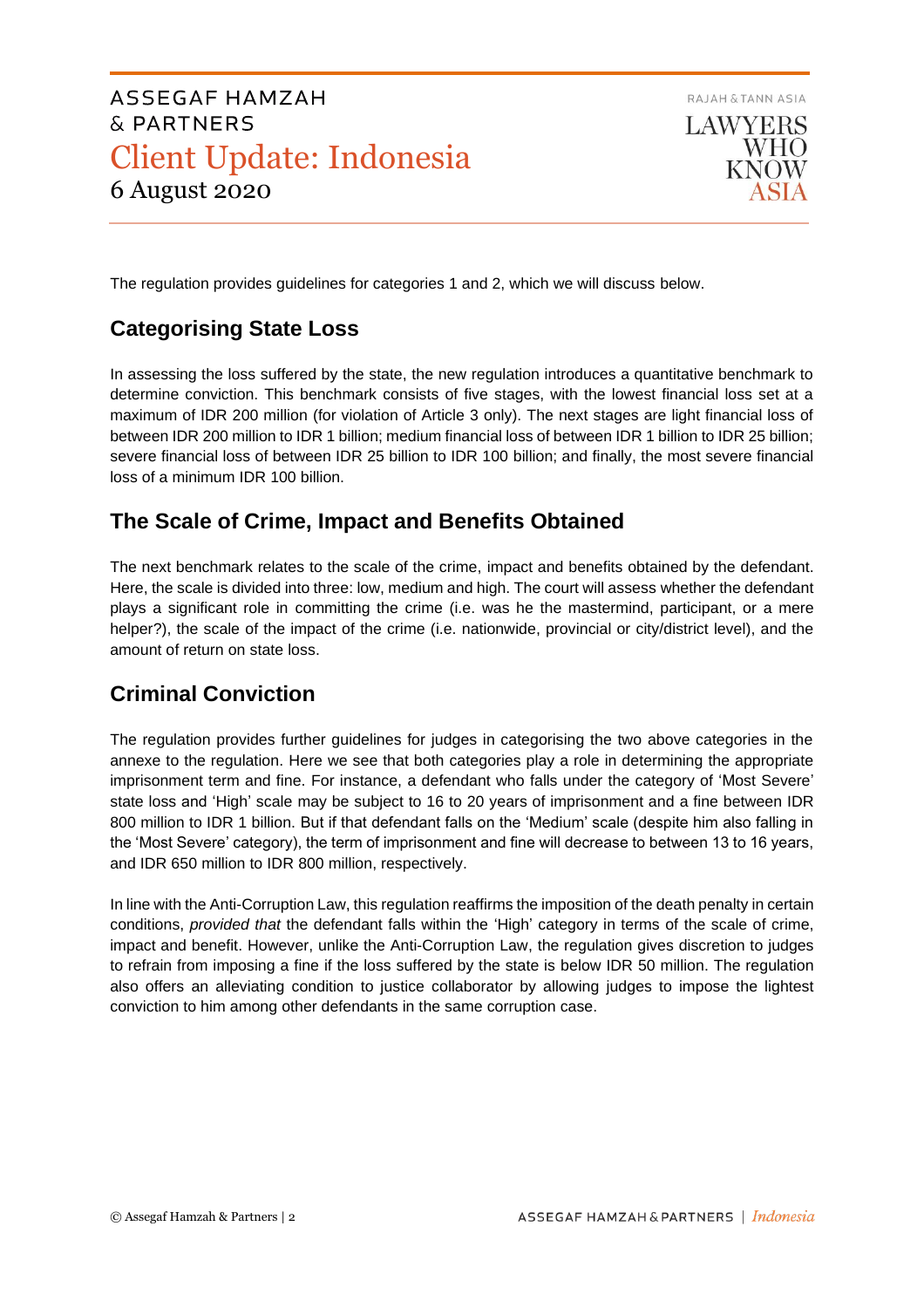

## **Conclusion: Progressive Approach and Key Takeaways**

As detailed above, the regulation sets an algorithm for judges to proportionally determine conviction by classifying the defendant's action (*actus reus*), rather than looking at his criminal intent *(mens rea*). Most importantly, the regulation highlights that the loss suffered by the state must be caused by the defendant's action, and not by the defendant's intention of doing so.

Through the regulation, the Supreme Court takes a progressive approach, ensuring that the judiciary has a standardised and fair benchmark in convicting defendants for corruption, with the aim that it will eventually eliminate the disparity of conviction in corruption cases. However, the scope of this regulation is limited only to acts of corruption that cause loss to the state under Articles 2 and 3 of the Anti-Corruption Law and does not accommodate other common types of corruption such as bribery or gratification.

Because the regulation is only binding to judiciary institutions under the Supreme Court, it leaves room for prosecutors to demand conviction that is not in line with the benchmark under this regulation. Nevertheless, the ultimate authority is still held by the judges, and they can sentence the defendant beyond the prosecutor's demand by referring to this regulation. The enactment of this regulation is a positive step and we hope that other law enforcement institutions, such as the KPK (Indonesia's Corruption Eradication Commission) and the Attorney General's Office, will follow the Supreme Court's lead to create a more holistic approach in the handling of corruption cases in Indonesia.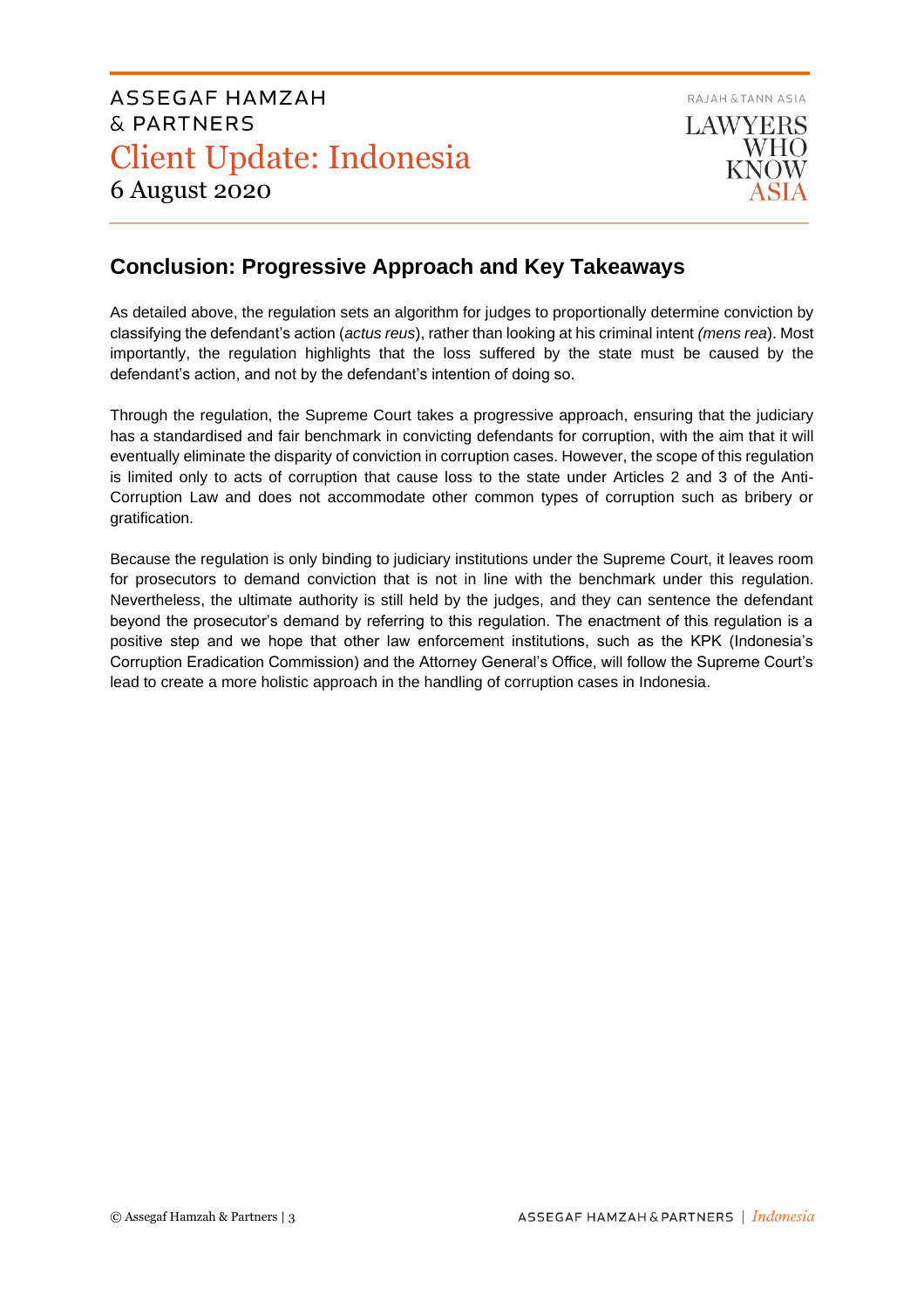RAJAH & TANN ASIA



# **Contacts**



**Chandra M. Hamzah** Partner and Co-Founder

D +62 21 2555 9999 F +62 21 2555 7899 [chandra.hamzah@ahp.id](mailto:chandra.hamzah@ahp.id)



**Eri Hertiawan** Partner

D +62 21 2555 7883 F +62 21 2555 7899 [eri.hertiawan@ahp.id](mailto:eri.hertiawan@ahp.id)



**Yogi Sudrajat Marsono** Partner

D +62 21 2555 7812 F +62 21 2555 7899 [yogi.marsono@ahp.id](mailto:yogi.marsono@ahp.id)



**Asep Ridwan** Partner

D +62 21 2555 7819 F +62 21 2555 7899 [asep.ridwan@ahp.co.id](mailto:asep.ridwan@ahp.co.id)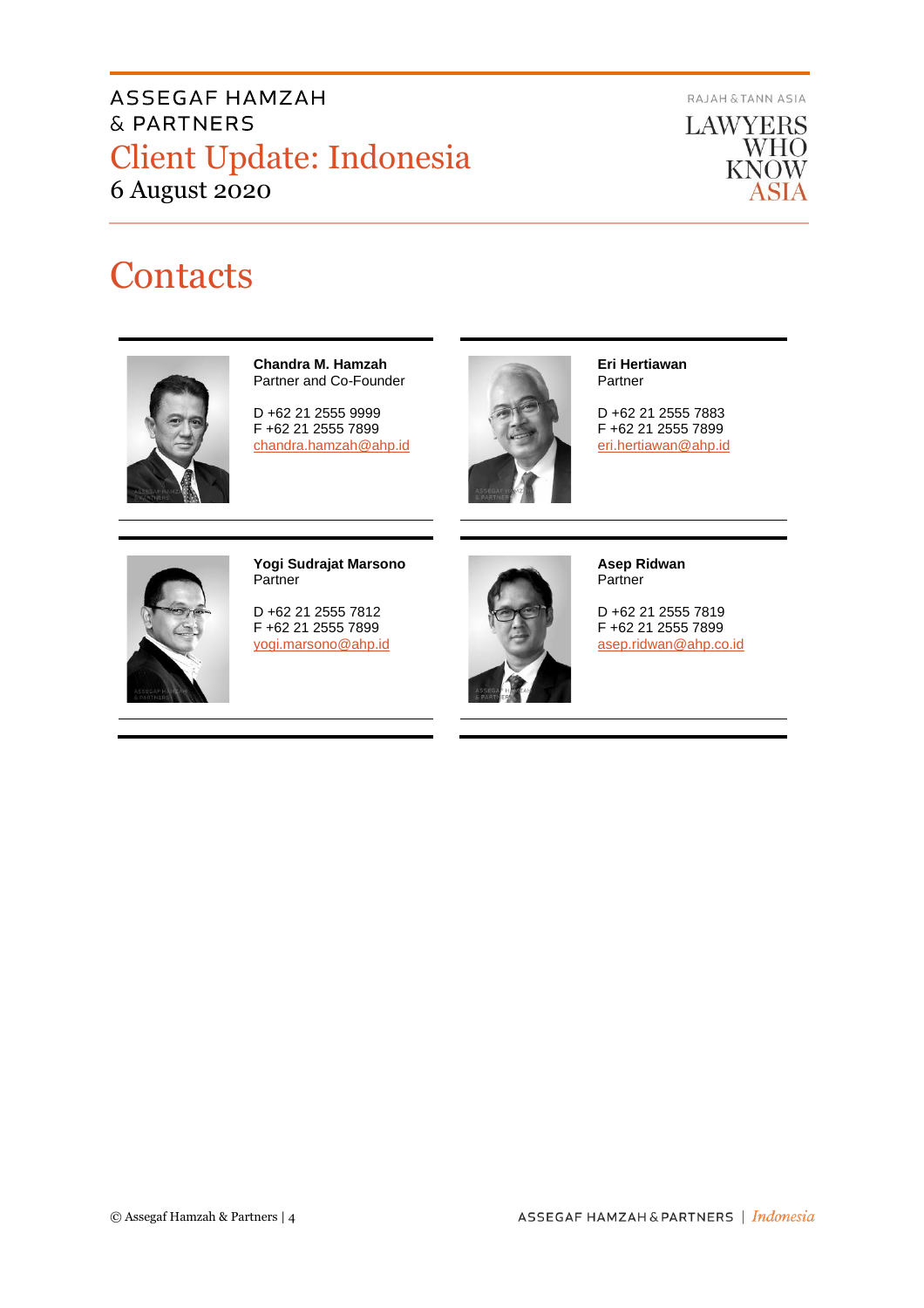

LAWYERS **WHO KNOW** 

# Our Regional Contacts

RAJAH & TANN  $\int$  *Singapore* 

**Rajah & Tann Singapore LLP** T +65 6535 3600 sg.rajahtannasia.com

### R&T SOK&HENG | *Cambodia*

**R&T Sok & Heng Law Office** T +855 23 963 112 / 113 F +855 23 963 116 kh.rajahtannasia.com

RAJAH & TANN 立杰上海 SHANGHAI REPRESENTATIVE OFFICE | China **Rajah & Tann Singapore LLP Shanghai Representative Office** T +86 21 6120 8818 F +86 21 6120 8820 cn.rajahtannasia.com

ASSEGAF HAMZAH & PARTNERS | Indonesia **Assegaf Hamzah & Partners**

#### **Jakarta Office**

T +62 21 2555 7800 F +62 21 2555 7899

#### **Surabaya Office**

T +62 31 5116 4550 F +62 31 5116 4560 www.ahp.co.id

RAJAH & TANN | Lao PDR **Rajah & Tann (Laos) Co., Ltd.** T +856 21 454 239 F +856 21 285 261 la.rajahtannasia.com

### **CHRISTOPHER & LEE ONG** | Malaysia

**Christopher & Lee Ong** T +60 3 2273 1919 F +60 3 2273 8310 www.christopherleeong.com

#### RAJAH & TANN  $\mid$  *Myanmar*

**Rajah & Tann Myanmar Company Limited** T +95 1 9345 343 / +95 1 9345 346 F +95 1 9345 348 mm.rajahtannasia.com

#### **GATMAYTAN YAP PATACSIL**

GUTIERREZ & PROTACIO (C&G LAW) | Philippines **Gatmaytan Yap Patacsil Gutierrez & Protacio (C&G Law)**  T +632 8894 0377 to 79 / +632 8894 4931 to 32 F +632 8552 1977 to 78 www.cagatlaw.com

### RAJAH & TANN | Thailand

**R&T Asia (Thailand) Limited** T +66 2 656 1991 F +66 2 656 0833 th.rajahtannasia.com

RAJAH & TANN LCT LAWYERS | Vietnam **Rajah & Tann LCT Lawyers**

#### **Ho Chi Minh City Office** T +84 28 3821 2382 / +84 28 3821 2673 F +84 28 3520 8206

**Hanoi Office**

T +84 24 3267 6127 F +84 24 3267 6128 www.rajahtannlct.com

Rajah & Tann Asia is a network of legal practices based in South-East Asia. Member firms are independently constituted and regulated in accordance with relevant local legal requirements. Services provided by a member firm are governed by the terms of engagement between the member firm and the client.

This Update is solely intended to provide general information and does not provide any advice or create any relationship, whether legally binding or otherwise. Rajah & Tann Asia and its member firms do not accept, and fully disclaim, responsibility for any loss or damage which may result from accessing or relying on this Update.